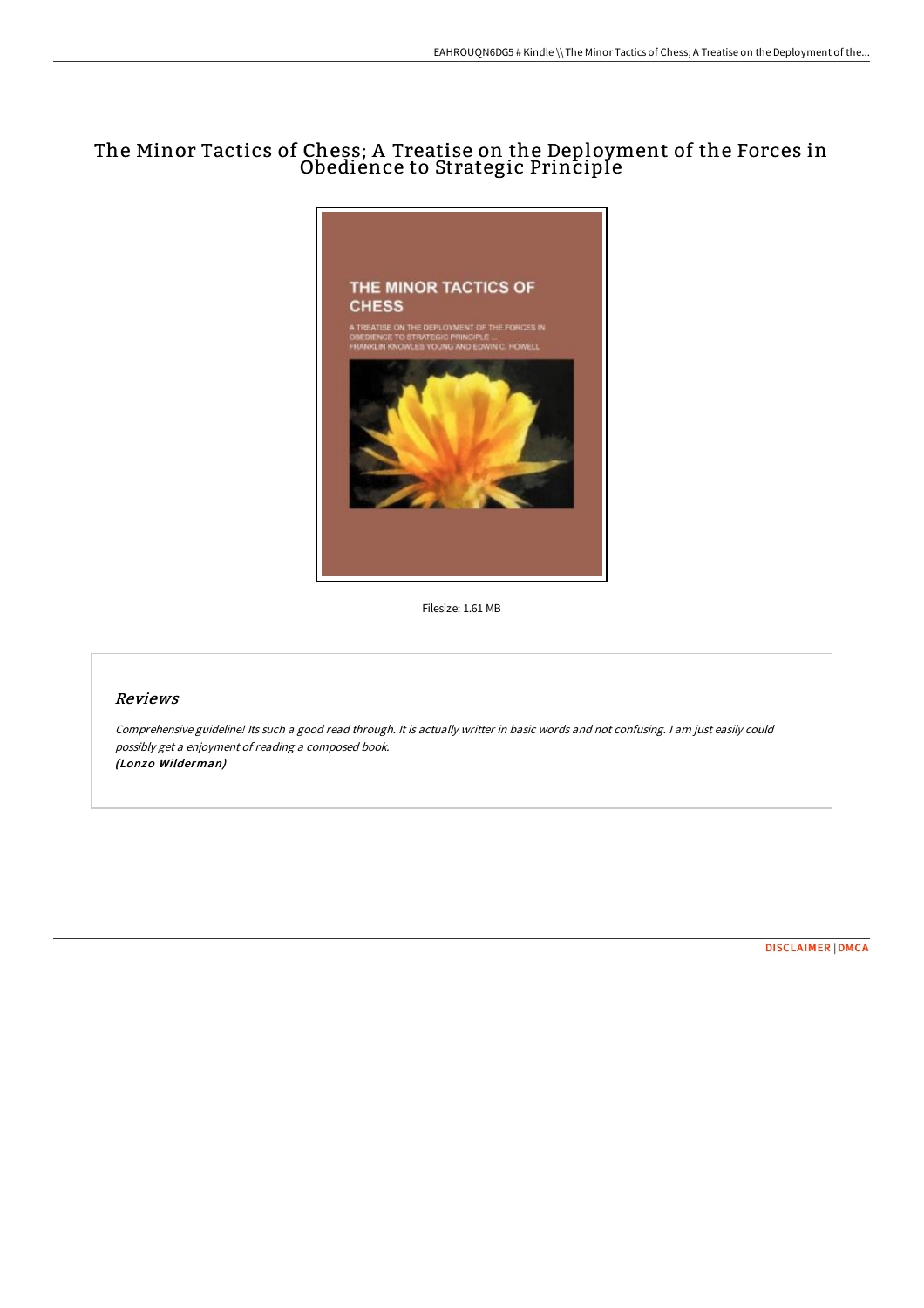## THE MINOR TACTICS OF CHESS; A TREATISE ON THE DEPLOYMENT OF THE FORCES IN OBEDIENCE TO STRATEGIC PRINCIPLE



Rarebooksclub.com, United States, 2012. Paperback. Book Condition: New. 246 x 189 mm. Language: English . Brand New Book. This historic book may have numerous typos and missing text. Purchasers can download a free scanned copy of the original book (without typos) from the publisher. Not indexed. Not illustrated. 1915 Excerpt: .in number, and are Fourth salient = Q P at Q 2, K P at K 3, K B P at K B 4. The functions of the first salient have already been stated (p. 94). The first auxiliary salient is useful in conjunction with the first salient as a prime defensive measure for covering the developing manoeuvres of the superior pieces in the opening; its most important feature is KB P at K B 3, which supports K P and prevents the posting of an adverse piece at K Kt 4. Both these salients belong to what is called the open game, in which the first move is 1. K P-K 4, and the forces are developed with the primary objects of attack and defence on the K s side. The second salient and the second auxiliary salient, on the other hand, are characteristic of the close game, in which the opening move is either 1. QP-Q4, 1. K P-K 3, 1.QBP-QB4, 1. QKtP-QKt3 or i.KKtK B 3, and the forces are developed with the primary objects of attack and defence on the Q s side. These two formations, unlike the first and the first auxiliary salients, are most frequently associated with each other; the first salient may be established without the addition of the first auxiliary, but the second salient should be accompanied by its auxiliary. Again, the protection of K from attack is not a direct object of the formation of the second and the second auxiliary...

 $\mathbb{R}$  Read The Minor Tactics of Chess; A Treatise on the [Deployment](http://digilib.live/the-minor-tactics-of-chess-a-treatise-on-the-dep.html) of the Forces in Obedience to Strategic Principle Online

В Download PDF The Minor Tactics of Chess; A Treatise on the [Deployment](http://digilib.live/the-minor-tactics-of-chess-a-treatise-on-the-dep.html) of the Forces in Obedience to Strategic Principle